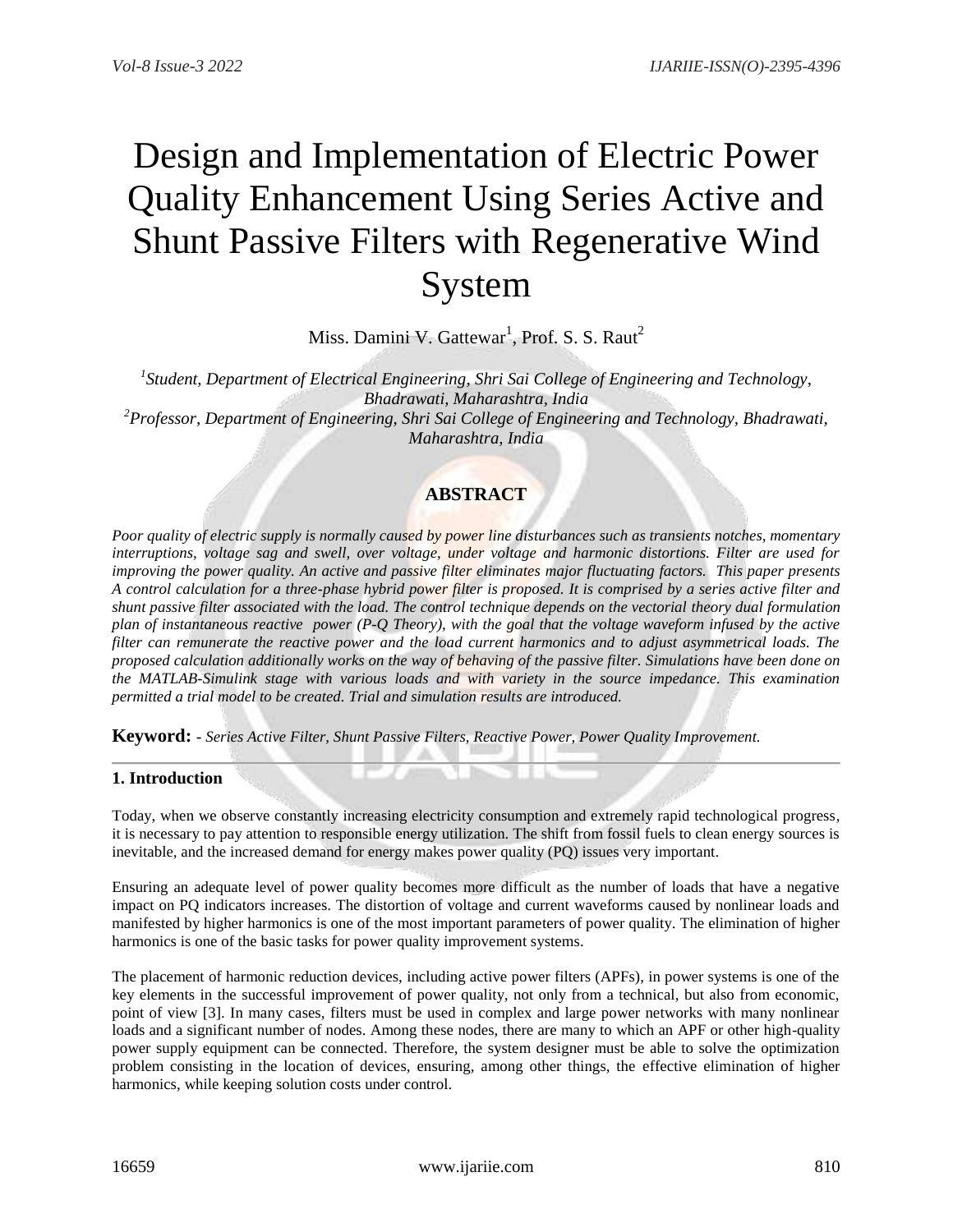The increase of nonlinear loads due to the proliferation of electronic equipment causes power quality in the power system to deteriorate. Harmonic current drawn from a supply by the nonlinear load results in the distortion of the supply voltage waveform at the point of common coupling (PCC) due to the source impedance.

Both distorted current and voltage may cause end-user equipment to malfunction, conductors to overheat and may reduce the efficiency and life expectancy of the equipment connected at the PCC. Traditionally, a passive LC power filter is used to eliminate current harmonics when it is connected in parallel with the load. This compensation equipment has some drawbacks, due to which the passive filter cannot provide a complete solution.

These disadvantages are mainly the following.

—The compensation characteristics heavily depend on the system impedance because the filter impedance has to be smaller than the source impedance in order to eliminate source current harmonics.

—Overloads can happen in the passive filter due to the circulation of harmonics coming from nonlinear loads connected near the connection point of the passive filter.

—They are not suitable for variable loads, since, on one hand, they are designed for a specific reactive power, and on the other hand, the variation of the load impedance can detune the filter.

-Series and/or parallel resonances with the rest of the system can appear.



Fig.1. Series active filter and shunt passive filter

A active power filter, APF, regularly comprises of a three phase pulse width modulation (PWM) voltage source inverter. At the point when this system is associated in series to the ac source impedance further developing the compensation characteristics of the passive filter in parallel connection is conceivable. Where the active filter is addressed by a controlled source, where is the voltage that the inverter ought to produce to accomplish the target of the proposed control algorithm. Various strategies have been applied to acquire a control signal for the active filter. One such is the generation of a voltage relative to the source current harmonics .With this control algorithm, the end of series as well as parallel resonances with the rest of the framework is conceivable. The active filter can prevent the passive filter becoming a harmonics drain on the close loads.

#### **2. LITERATURE REVIEW**

Power quality problem exists if any voltage, current or frequency deviation results in a failure or in a bad operation of customer's equipment. One more problem is harmonics. Harmonics are produced due to nonlinear load. A flexible and versatile solution to power quality problem is offered by active power filters. Here is various literature reviews on the improvement of power quality.

1) P. Salmeron and S. P. Litran (2010), proposed a control algorithm for three phase hybrid power filter. This is constituted by a series active filter and passive filter connected in parallel with the load. The control stratergy is based on the Vectorial Theory dual formulation of instantaneous reactive power so that the voltage waveform injected by active filter is able to compensate the reactive power and the load current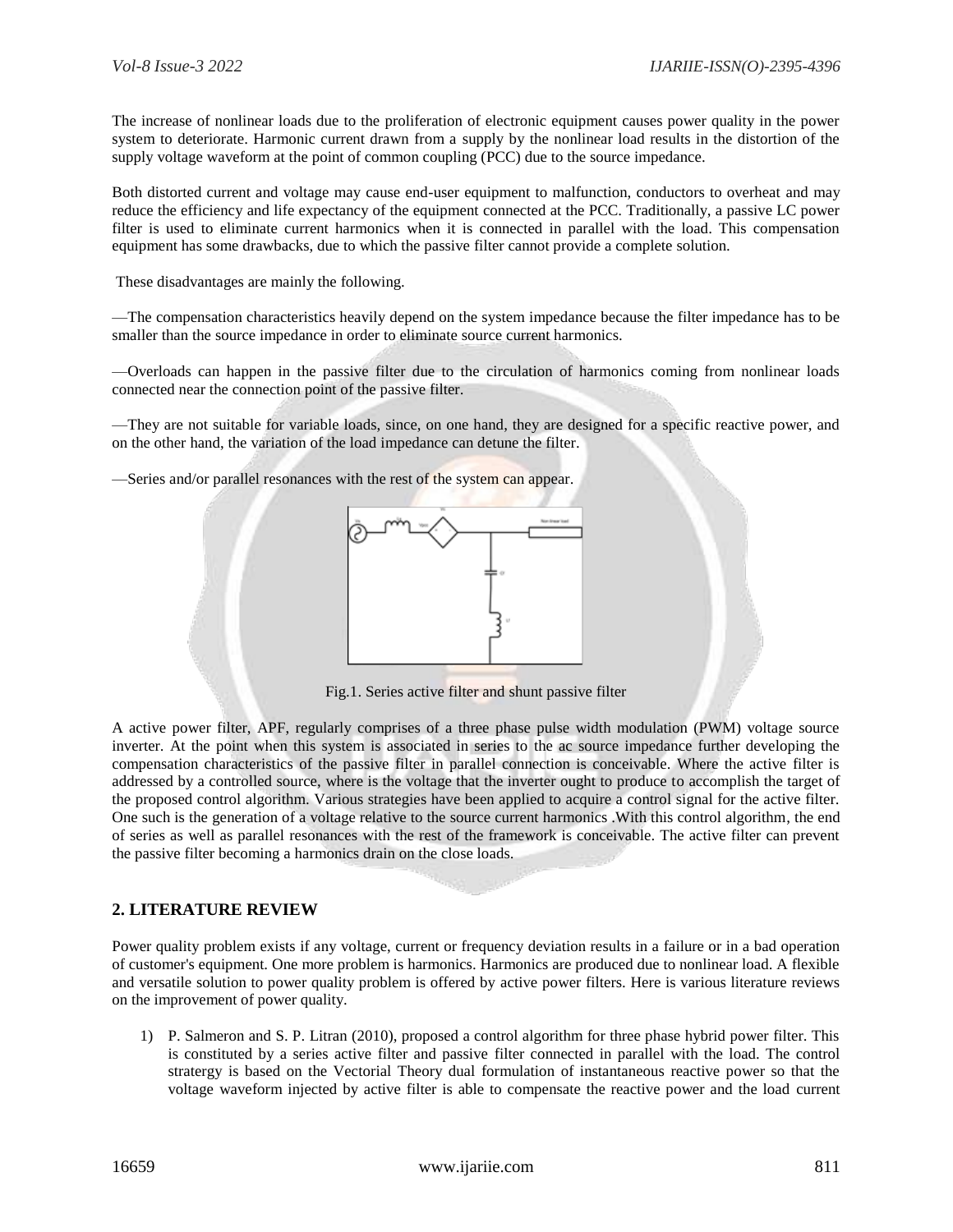harmonics and to balance a symmetrical load the proposed algorithm also improves the behaviour of passive filter [1].

- 2) B. Singh, K. Al-Hadad, and A.Chandra (1999), proposed active filtering of electric power has become a mature technology for harmonic and reactive power compensation in two wire (single phase), three wire (three phase without neutral), and four wire (three phase with neutral) ac power networks with nonlinear load. they proposed a comprehensive review of active filter configurations, control strategy, selection of compontants, other related economic and technical consideration, and their selection for specific applications. It is aimed at providing a broad perspective on the status of AF technology to researchers and application engineers dealing with power quality issues.[2]
- 3) J. W. Dixon, G. Venegas, and L. A. Moran (1997), proposed a series active power filter working as a sinusoidal current source, in phase with the mains voltage. The amplitude of the fundamental current in the series filter is controlled through the error signal generated between the load voltage and a pre established reference. The control allows an effective correction of power factor, harmonic distortion, and load voltage regulation. Compared with previous methods of control developed for series active filters, this method is simper to implement, because it is only required to generate a sinusoidal current, in phase with the mains voltage, the amplitude of which is controlled through the error in the load voltage [3].
- 4) R. S. Herrera and P. Salmeron (2007)the behavior of different active power filter (APF) control algorithms resulting from five formulations of the instantaneous power theory: – original theory,– transformation, modified or cross product formulation,  $-$  – reference frame and vectorial theory are analyzed. A simulation platform with control  $+$  APF  $+$  load is built to test the different algorithms. The results obtained in an unbalanced and nonsinusoidal three-phase four-wire system are compared. The final analysis shows that from the five formulations, only the vectorial one allows balanced and sinusoidal source currents after compensation.[4]
- 5) Darwin Rivas, Luis Moran, Juan W. Dixon and Jose R. Espinoza (2003), proposed the performance analysis of a hybrid filter composed of passive and active filters connected in series. The analysis is done by evaluating the influence of passive filter parameters variations and the effects that different active power filter's gain have in the compensation performance of the hybrid scheme.[5]
- 6) J. C. Das (2004), proposed new topologies for harmonic mitigation and active filters have come long way & these address the line harmonic control at the source.[6]
- 7) F.Z. Peng and D. J. Adams (1999), proposed 22 configurations of power filters for harmonic compensation of non linear load.[7]
- 8) H. Akagi (2005), proposed unlike traditional paassive harmonic filters, modern active harmonic filters have the following multiple function: harmonic filtering, damping, isolation and termination, reactive-power control for power factore correction and voltage regulation, load balancing, voltage flicker reduction, and/or their combination.[8]
- 9) J. K. Pomilio and S.M. Deckmann(2007), proposed usage of data obtained from laboratory measurement of typical home application to verify whether these nonlinear loads behave similar to current or voltage type harmonic source [9].
- 10) C. Sankaran, provides complete knowledge about quality.[10]

#### **3. SERIES ACTIVE FILTER AND SHUNT PASSIVE FILTER**

The project provides a new control strategy based on the dual formulation of the electric power vectorial theory is proposed. For this, a balanced and resistive load is considered as reference load. The strategy obtains the voltage that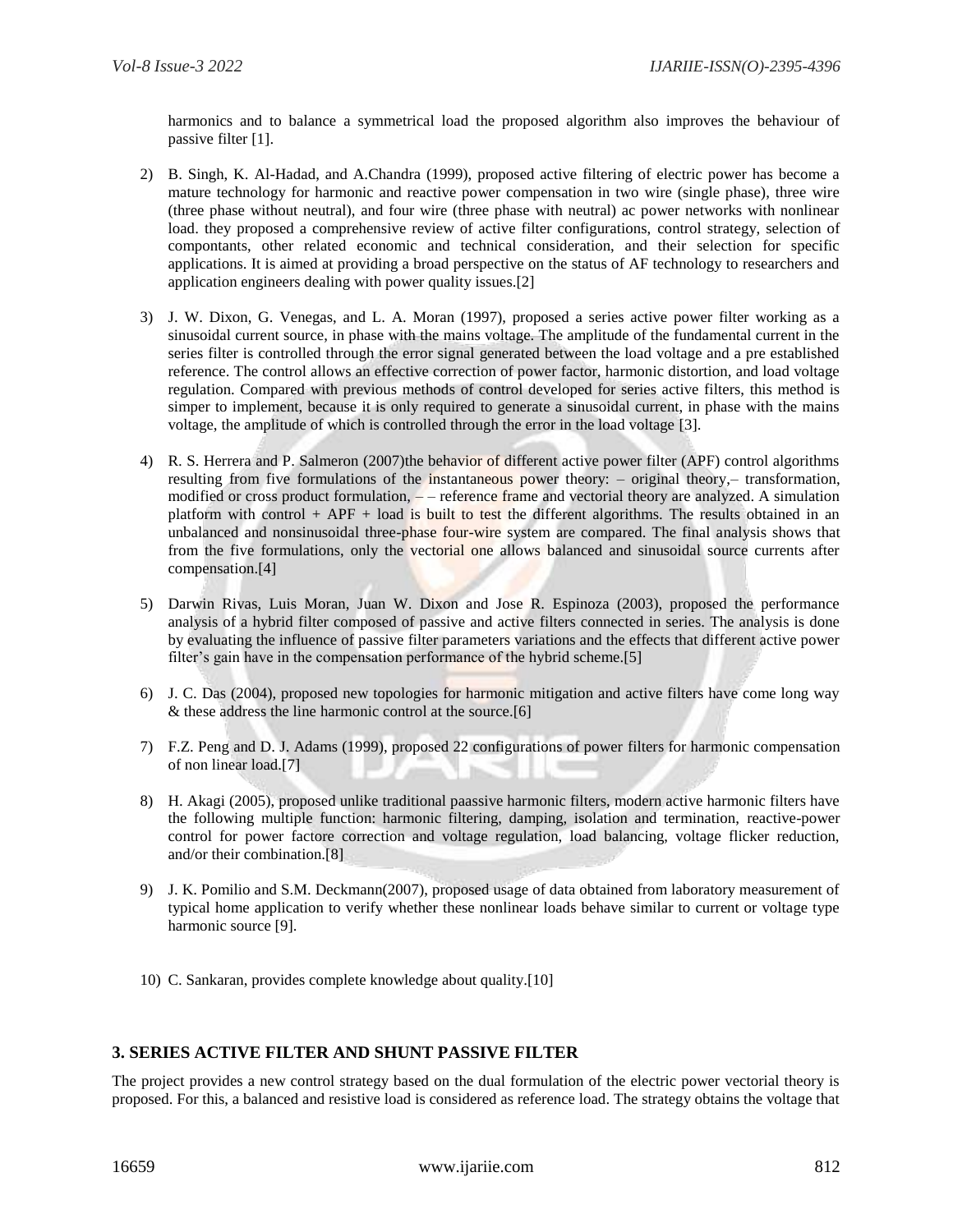the active filter has to generate to attain the objective of achieving ideal behavior for the set hybrid filter-load. When the source voltages are sinusoidal and balanced the power factor is unity, in other words, the load reactive power is compensated and the source current harmonics are eliminated. By this means, it is possible to improve the passive filter compensation characteristics without depending on the system impedance, since the set load-filter would present resistive behavior. It also avoids the danger that the passive filter behaves as a harmonic drain of close loads and likewise the risk of possible series and/or parallel resonances with the rest of the system. In addition, the compensation is also possible with variable loads, not affecting the possible the passive filter detuning.

Although the APF series control based on the instantaneous reactive power theory is not new, in this paper the authors propose a new formulation that has consequences in the control loop design. In fact, the instantaneous reactive power here is defined from a dot product whereas in it is defined as a cross product; this results in a remarkable simplification in the implementation of the reference generation method. The final development allows any compensation strategy to be obtained, among them, unit power factor.



Fig.2. System with compensating equipment

#### **4. COMPARISON WITH FACTS DEVICE**

The series and shunt compensation are able to increase the maximum transfer capabilities of power network. Concerning to voltage stability, such compensation has the purpose of injecting reactive power to maintain the voltage magnitude in the nodes close to the nominal values, besides, to reduce line currents and therefore the total system losses. At the present time, thanks to the development in the power electronics devices, the voltage magnitude in some node of the system can be adjusted through sophisticated and versatile devices named FACTS. One of them is the static synchronous compensator STATCOM.

#### **5. CONCLUSION**

A control calculation for a hybrid power filter comprised by a series active filter and a passive filter associated in parallel with the load is proposed. The control procedure depends on the dual vectorial theory of electric power. The new control approach accomplishes the following targets.

—The compensation characteristics of the hybrid compensator do not depend on the system impedance.

—The set hybrid filter and load presents a resistive behavior. This fact eliminates the risk of overload due to the current harmonics of nonlinear loads close to the compensated system.

—This compensator can be applied to loads with random

power variation as it is not affected by changes in the tuning frequency of the passive filter. Furthermore, the reactive power variation is compensated by the active filter.

—Series and/or parallel resonances with the rest of the system are avoided because compensation equipment and load presents resistive behavior.